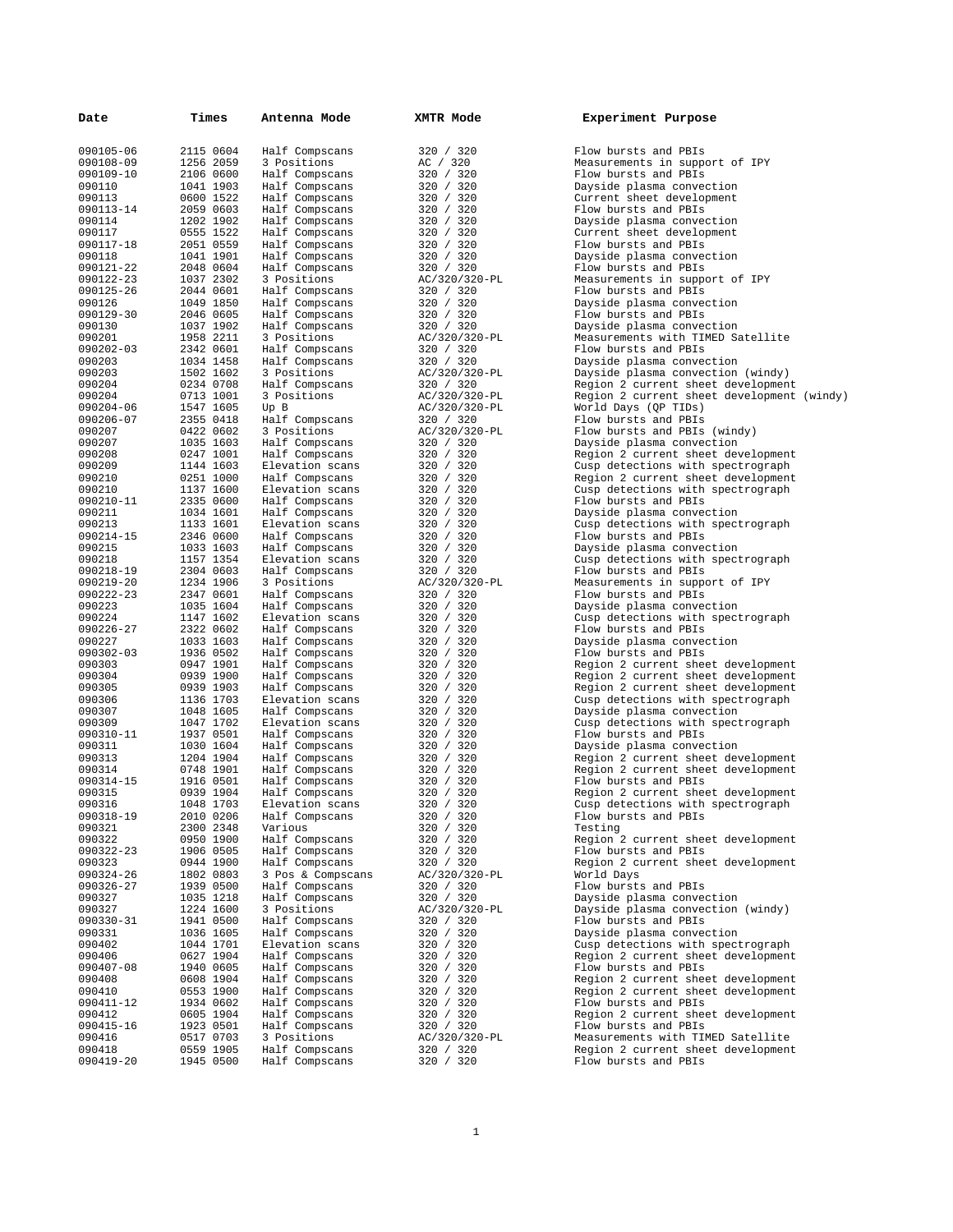| Date                | Times                  | Antenna Mode                      | XMTR Mode                         | Experiment Purpose                                              |
|---------------------|------------------------|-----------------------------------|-----------------------------------|-----------------------------------------------------------------|
| 090422              | 0600 1903              | Half Compscans                    | 320 / 320                         | Region 2 current sheet development                              |
| 090423              | 1035 1643              | Elevation scans                   | 320 / 320                         | Cusp detections with spectrograph                               |
| 090423-24           | 1928 0502              | Half Compscans                    | 320 / 320                         | Flow bursts and PBIs                                            |
| 090428<br>090504    | 0545 1902<br>0942 1604 | Half Compscans<br>Half Compscans  | 320 / 320<br>320 / 320            | Region 2 current sheet development                              |
| 090505-06           | 2205 1500              | Half Compscans                    | 320 / 320                         | Dayside plasma convection<br>Region 2 current sheet development |
| 090506-07           | 2230 1503              | Half Compscans                    | 320 / 320                         | Region 2 current sheet development                              |
| 090511              | 1314 1418              | 3 Positions                       | AC / 320                          | Testing                                                         |
| 090512              | 1040 1600              | Half Compscans                    | 320 / 320                         | Dayside plasma convection                                       |
| 090512-14<br>090515 | 1606 1602<br>1050 1703 | Up B<br>Elevation scans           | AC / 320<br>320 / 320             | World Days (QP TIDs)<br>Cusp detections with spectrograph       |
| 090515-16           | 2155 1503              | Half Compscans                    | 320 / 320                         | Region 2 current sheet development                              |
| 090520              | 1041 1805              | Half Compscans                    | 320 / 320                         | Dayside plasma convection                                       |
| 090523-24           | 2127 1224              | Half Compscans                    | 320 / 320                         | Region 2 current sheet development                              |
| 090524<br>090524-25 | 1230 1511<br>2132 1500 | 3 Positions                       | AC / 320<br>320 / 320             | Region 2 current sheet development (windy)                      |
| 090528              | 1043 1803              | Half Compscans<br>Half Compscans  | 320 / 320                         | Region 2 current sheet development<br>Dayside plasma convection |
| 090601-02           | 2159 1430              | Half Compscans                    | 320 / 320                         | Region 2 current sheet development                              |
| 090602              | 1433 1507              | 3 Positions                       | AC / 320                          | Region 2 current sheet development (windy)                      |
| 090602-03           | 2148 1402              | Half Compscans                    | 320 / 320                         | Region 2 current sheet development                              |
| 090603<br>090608    | 1405 1500<br>1048 1900 | 3 Positions<br>Half Compscans     | AC / 320<br>320 / 320             | Measurements with TIMED Satellite<br>Dayside plasma convection  |
| 090608-09           | 1905 0507              | Half Compscans                    | 320 / 320                         | Flow bursts and PBIs                                            |
| 090609-10           | 2150 0003              | Half Compscans                    | 320 / 320                         | Region 2 current sheet development                              |
| 090621              | 1713 1907              | Half Compscans                    | 320 / 320                         | Testing                                                         |
| 090622-23           | 1519 1602              | Vertical                          | $90 - raw / 90$                   | World Day (Meteor Head Echoes)                                  |
| 090624              | 0948 1107              | 3 Positions                       | AC / 320                          | Measurements with TIMED Satellite                               |
| 090624<br>090629    | 1339 1501<br>1035 1804 | Vertical<br>Half Compscans        | $52 - raw / 52 - BC$<br>320 / 320 | World Day (PMSE)<br>Dayside plasma convection                   |
| 090630-0701         | 2356 1404              | Half Compscans                    | 320 / 320                         | Region 2 current sheet development                              |
| 090702              | 1040 1805              | Half Compscans                    | 320 / 320                         | Dayside plasma convection                                       |
| 090702-03           | 2349 1403              | Half Compscans                    | 320 / 320                         | Region 2 current sheet development                              |
| 090703-04           | 1947 0304              | Half Compscans                    | 320 / 320                         | Flow bursts and PBIs                                            |
| 090706              | 1029 1804              | Half Compscans                    | 320 / 320                         | Dayside plasma convection                                       |
| 090706-07<br>090710 | 2349 1403<br>1037 1804 | Half Compscans<br>Half Compscans  | 320 / 320<br>320 / 320            | Region 2 current sheet development<br>Dayside plasma convection |
| 090714              | 1037 1816              | Half Compscans                    | 320 / 320                         | Dayside plasma convection                                       |
| 090714              | 1831 1900              | Vertical                          | $52 - raw / 52 - BC$              | Polar Mesospheric Summer Echoes                                 |
| 090715              | 1056 1806              | Half Compscans                    | 320 / 320                         | Dayside plasma convection                                       |
| 090717-18           | 1047 1100              | Vertical                          | $52 - raw / 52 - BC$              | Polar Mesospheric Summer Echoes                                 |
| 090718-19           | 2340 1403              | Half Compscans                    | 320 / 320                         | Region 2 current sheet development                              |
| 090719-20<br>090721 | 1945 0301<br>1041 1701 | Half Compscans<br>Elevation scans | 320 / 320<br>320 / 320            | Flow bursts and PBIs<br>Cusp detections with spectrograph       |
| 090722              | 1056 1801              | Half Compscans                    | 320 / 320                         | Dayside plasma convection                                       |
| 090723              | 1040 1803              | Half Compscans                    | 320 / 320                         | Dayside plasma convection                                       |
| 090724              | 0317 0701              | Vertical                          | $52 - raw / 52 - BC$              | Polar Mesospheric Summer Echoes                                 |
| 090727              | 0257 0658              | Vertical                          | 52-raw / 52-BC                    | Polar Mesospheric Summer Echoes                                 |
| 090727<br>090728    | 1036 1800<br>1049 1703 | Half Compscans<br>Elevation scans | 320 / 320<br>320 / 320            | Dayside plasma convection<br>Cusp detections with spectrograph  |
| 090729              | 0149 0705              | Vertical                          | $52 - raw / 52 - BC$              | Polar Mesospheric Summer Echoes                                 |
| 090729              | 1046 1707              | Elevation scans                   | 320 / 320                         | Cusp detections with spectrograph                               |
| 090730              | 1032 1801              | Half Compscans                    | 320 / 320                         | Dayside plasma convection                                       |
| 090731              | 0401 0701              | Vertical                          | $52 - raw / 52 - BC$              | Polar Mesospheric Summer Echoes                                 |
| 090731<br>090803    | 1031 1802<br>1038 1804 | Half Compscans<br>Half Compscans  | 320 / 320                         | Dayside plasma convection                                       |
| 090809-10           | 2348 1402              | Half Compscans                    | 320 / 320<br>320 / 320            | Dayside plasma convection<br>Region 2 current sheet development |
| 090811              | 1035 1802              | Half Compscans                    | 320 / 320                         | Dayside plasma convection                                       |
| 090812              | 1039 1804              | Half Compscans                    | 320 / 320                         | Dayside plasma convection                                       |
| 090817-18           | 2346 1401              | Half Compscans                    | 320 / 320                         | Region 2 current sheet development                              |
| 090831              | 1753 2001              | 3 Positions                       | AC / 320                          | Testing                                                         |
| 090901<br>090908    | 2031 2111<br>1359 1600 | 3 Positions<br>3 Positions        | AC / 320<br>AC / 320              | Testing<br>Testing                                              |
| 090909              | 1045 1804              | Half Compscans                    | 320 / 320                         | Dayside plasma convection                                       |
| 090913-14           | 2347 1302              | Half Compscans                    | 320 / 320                         | Region 2 current sheet development                              |
| 090914-24           | 1532 1604              | 3 Positions                       | FL-AC / 320                       | World Days (equinox wind reversal)                              |
| 091002-03           | 2314 0633              | Half Compscans                    | 320 / 320                         | Flow bursts and PBIs                                            |
| 091004-05           | 2222 0634              | Half Compscans                    | 320 / 320                         | Flow bursts and PBIs<br>Measurements with TIMED Satellite       |
| 091005<br>091007    | 1707 2203<br>1131 1552 | 3 Positions<br>Elevation scans    | AC / 320<br>320 / 320             | Cusp detections with spectrograph                               |
| 091008              | 1035 1458              | Elevation scans                   | 320 / 320                         | Cusp detections with spectrograph                               |
| 091009              | 1029 1804              | Half Compscans                    | 320 / 320                         | Dayside plasma convection                                       |
| 091009              | 1808 2227              | Composite scans                   | 320 / 320                         | Plasma convection                                               |
| 091009-10           | 2230 0652              | Half Compscans                    | 320 / 320                         | Flow bursts and PBIs                                            |
| 091010<br>091010    | 0654 1101<br>1106 1800 | Composite scans<br>Half Compscans | 320 / 320<br>320 / 320            | Plasma convection<br>Dayside plasma convection                  |
| 091011-12           | 2130 0602              | Half Compscans                    | 320 / 320                         | Region 2 current sheet development                              |
| 091012              | 1002 1801              | Half Compscans                    | 320 / 320                         | Dayside plasma convection                                       |
| 091012              | 1805 2052              | Composite scans                   | 320 / 320                         | Plasma convection                                               |
| 091012-13           | 2056 0601              | Half Compscans                    | 320 / 320                         | Region 2 current sheet development                              |

| Region 2 current sheet development |     |
|------------------------------------|-----|
| Cusp detections with spectrograph  |     |
| Flow bursts and PBIs               |     |
|                                    |     |
| Region 2 current sheet development |     |
| Dayside plasma convection          |     |
|                                    |     |
| Region 2 current sheet development |     |
| Region 2 current sheet development |     |
| Testing                            |     |
|                                    |     |
| Dayside plasma convection          |     |
| World Days (QP TIDs)               |     |
| Cusp detections with spectrograph  |     |
|                                    |     |
| Region 2 current sheet development |     |
| Dayside plasma convection          |     |
|                                    |     |
| Region 2 current sheet development |     |
| Region 2 current sheet development | (wi |
| Region 2 current sheet development |     |
|                                    |     |
| Dayside plasma convection          |     |
| Region 2 current sheet development |     |
| Region 2 current sheet development | (wi |
|                                    |     |
| Region 2 current sheet development |     |
| Measurements with TIMED Satellite  |     |
| Dayside plasma convection          |     |
|                                    |     |
| Flow bursts and PBIs               |     |
| Region 2 current sheet development |     |
| Testing                            |     |
|                                    |     |
| World Day (Meteor Head Echoes)     |     |
| Measurements with TIMED Satellite  |     |
| World Day (PMSE)                   |     |
|                                    |     |
| Dayside plasma convection          |     |
| Region 2 current sheet development |     |
|                                    |     |
| Dayside plasma convection          |     |
| Region 2 current sheet development |     |
| Flow bursts and PBIs               |     |
|                                    |     |
| Dayside plasma convection          |     |
| Region 2 current sheet development |     |
| Dayside plasma convection          |     |
|                                    |     |
| Dayside plasma convection          |     |
| Polar Mesospheric Summer Echoes    |     |
| Dayside plasma convection          |     |
|                                    |     |
|                                    |     |
| Polar Mesospheric Summer Echoes    |     |
|                                    |     |
| Region 2 current sheet development |     |
| Flow bursts and PBIs               |     |
| Cusp detections with spectrograph  |     |
|                                    |     |
| Dayside plasma convection          |     |
| Dayside plasma convection          |     |
| Polar Mesospheric Summer Echoes    |     |
|                                    |     |
| Polar Mesospheric Summer Echoes    |     |
| Dayside plasma convection          |     |
| Cusp detections with spectrograph  |     |
|                                    |     |
| Polar Mesospheric Summer Echoes    |     |
| Cusp detections with spectrograph  |     |
| Dayside plasma convection          |     |
|                                    |     |
| Polar Mesospheric Summer Echoes    |     |
| Dayside plasma convection          |     |
| Dayside plasma convection          |     |
|                                    |     |
| Region 2 current sheet development |     |
| Dayside plasma convection          |     |
|                                    |     |
| Dayside plasma convection          |     |
| Region 2 current sheet development |     |
| Testing                            |     |
| Testing                            |     |
|                                    |     |
| Testing                            |     |
| Dayside plasma convection          |     |
| Region 2 current sheet development |     |
|                                    |     |
| World Days (equinox wind reversal) |     |
| Flow bursts and PBIs               |     |
| Flow bursts and PBIs               |     |
|                                    |     |
| Measurements with TIMED Satellite  |     |
| Cusp detections with spectrograph  |     |
| Cusp detections with spectrograph  |     |
|                                    |     |
| Dayside plasma convection          |     |
| Plasma convection                  |     |
| Flow bursts and PBIs               |     |
|                                    |     |
| Plasma convection                  |     |
| Dayside plasma convection          |     |
| Region 2 current sheet development |     |
| Dayside plasma convection          |     |